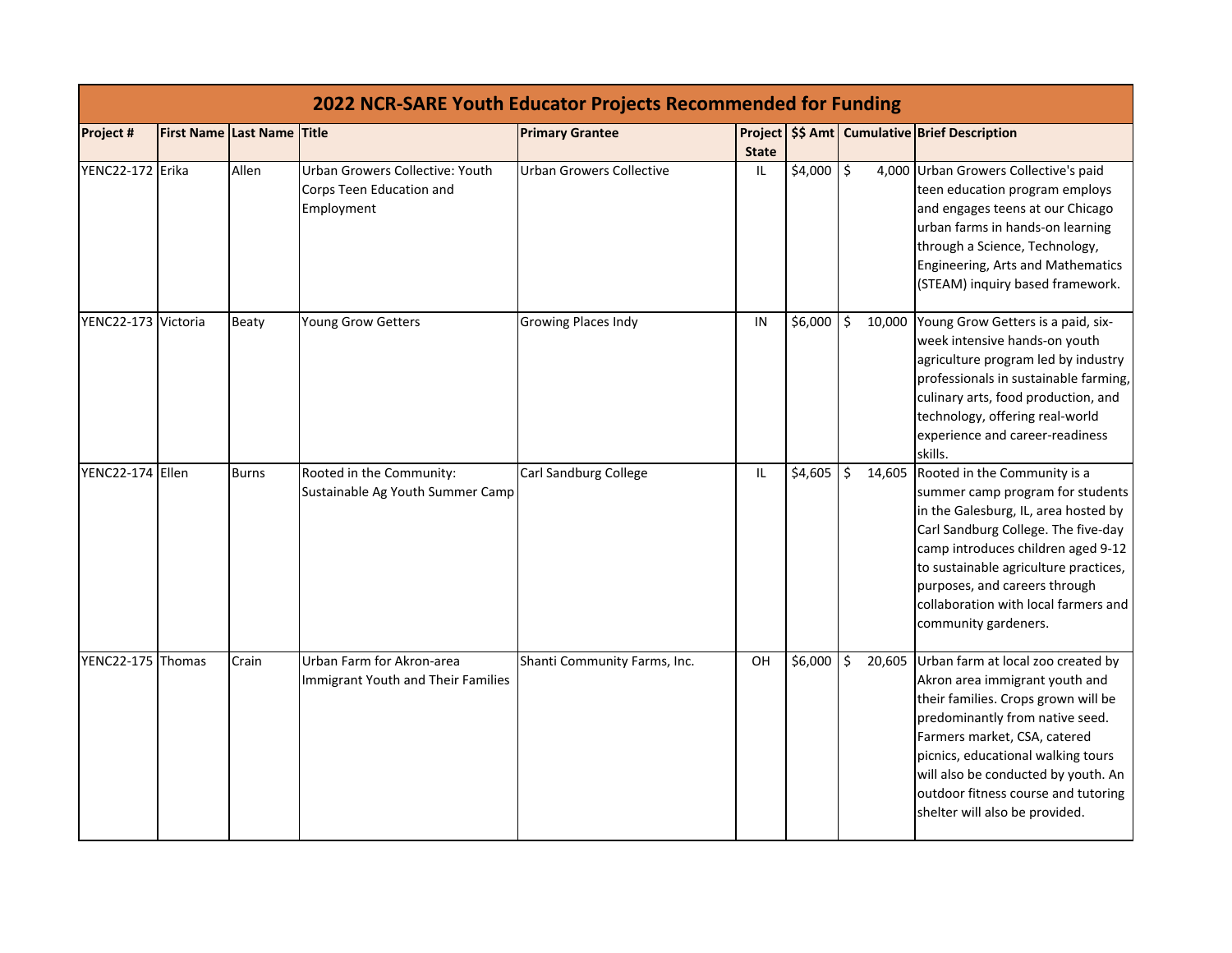| YENC22-176 Andrea   | Crawford | Migrant Summer School Program                                                          | El Campito Child Development<br>Center        | IN | $$6,000$ \$ |              | 26,605 Mrs. Niño's Garden, a joint project<br>of El Campito Child Development<br>Center and its neighborhood in<br>South Bend, Ind, is partnering with<br>the Migrant Regional Service Center<br>to host a five-week Summer School<br>Program for high school students<br>whose parents migrate for seasonal<br>work.                       |
|---------------------|----------|----------------------------------------------------------------------------------------|-----------------------------------------------|----|-------------|--------------|---------------------------------------------------------------------------------------------------------------------------------------------------------------------------------------------------------------------------------------------------------------------------------------------------------------------------------------------|
| YENC22-177 Danielle | Guerin   | Youth Grow Indy Programming                                                            | Soul Food Project                             | IN | $$4,237$ \$ | 30,842       | Soul Food Project's Youth Grow Indy<br>is an urban farming experience for<br>youth aged 9-18. Students are<br>immersed in a program exposing<br>them to agriculture careers and the<br>local food system while also<br>exploring their passions outside of<br>agriculture.                                                                  |
| YENC22-178 Sydney   | Hale     | Aeroponics and Career Education                                                        | <b>Greenbush Education Service Center</b>     | KS | \$6,000     | \$<br>36,842 | The proposed project will provide<br>aeroponics professional<br>development for instructors in rural<br>Kansas schools for implementation<br>in their classrooms.                                                                                                                                                                           |
| YENC22-179 Marci    | Heulitt  | RIVERVIEW COMMUNITY SCHOOL<br>DISTRICT SUSTAINABLE URBAN<br><b>AGRICULTURE PROGRAM</b> | <b>Riverview Community School</b><br>District | MI | $$5,190$ \$ |              | 42,032 The Urban Agricultural Program is a<br>collaborative community based<br>project designed to fully educate K-<br>12 students about sustainable<br>agricultural through project based<br>learning and the 4-H junior master<br>gardener curriculum with support<br>from the MSU 4-H organization,<br>Trenton Garden Club, and parents. |
| YENC22-180 Gail     | Holman   | <b>Bridgman Elementary School</b><br>Garden Club Leader in Training<br>Program         | Come and See Farm                             | MI | \$5,488     | \$           | 47,520 Create and educate a group of peer<br>leaders in sustainable agriculture<br>practices and careers for an<br>established elementary school<br>garden club.                                                                                                                                                                            |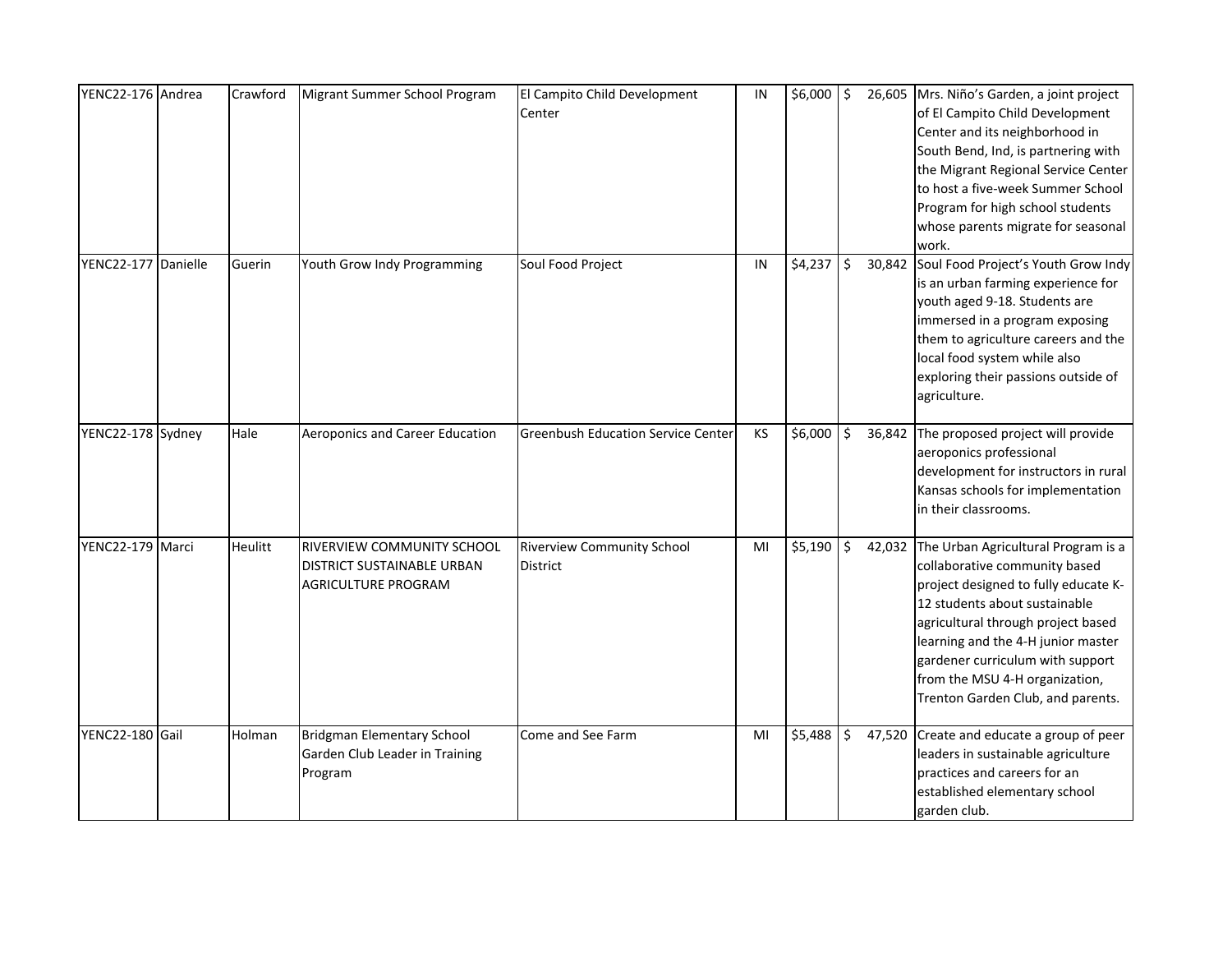| YENC22-181 Vince  | Hucek  | Aquaponics for Hyperlocal Food                                                                               | Kingdom Prep Lutheran High School | WI        | $$6,000$ \$ |         | 53,520 Adding an aquaponics system to our<br>project-based class. Students will<br>learn how aquaponics incorporates<br>many of nature's cycles, biology,<br>nutrition, and high-tech agriculture.<br>The entrepreneurial side of our<br>course will allow students to<br>provide hyperlocal, healthy food in<br>our school cafeteria.     |
|-------------------|--------|--------------------------------------------------------------------------------------------------------------|-----------------------------------|-----------|-------------|---------|--------------------------------------------------------------------------------------------------------------------------------------------------------------------------------------------------------------------------------------------------------------------------------------------------------------------------------------------|
| YENC22-182 Lynn   | Kotrba | Harvesting Hope for Others Farm<br>Camp for Kids 2022                                                        | Harvest Hope Farm                 | <b>MN</b> | \$6,000     | ا \$    | 59,520 This is an 11- week farm camp for<br>youth ages 6-13 years old, meeting<br>weekly for 2 hours to teach youth<br>about sustainable food resources<br>and environmental stewardship.<br>Participants raise their own garden<br>bed from preparation to harvest and<br>learn how to care for and keep farm<br>animals.                 |
| YENC22-183 Rachel | Levi   | Agri-Culinary Project                                                                                        | EarthDance                        | <b>MO</b> | \$6,000     | \$      | 65,520 EarthDance Organic Farm School, in<br>partnership with the local Ferguson-<br>Florissant School District, has<br>developed an Agri-culinary<br>Education program for high school<br>students and workshops for<br>teachers to support school to<br>garden education.                                                                |
| YENC22-184 Julie  |        | Rappaport Seeds Feeds Apprentices lead Farm<br>Club and Farm Camp for elementary<br>and middle school youth. | SLP SEEDS (aka Seeds Feeds)       | <b>MN</b> | \$6,000     | $\zeta$ | 71,520 Seeds Feeds' paid apprentices will<br>help develop and run a Farm Club<br>and Farm Camp, teaching youth<br>sustainable ag skills using a<br>Permaculture lens. Both Club and<br>Camp will introduce outdoor<br>gardening and indoor Hydroponics.<br>Apprentices will also support<br>community outreach events and<br>social media. |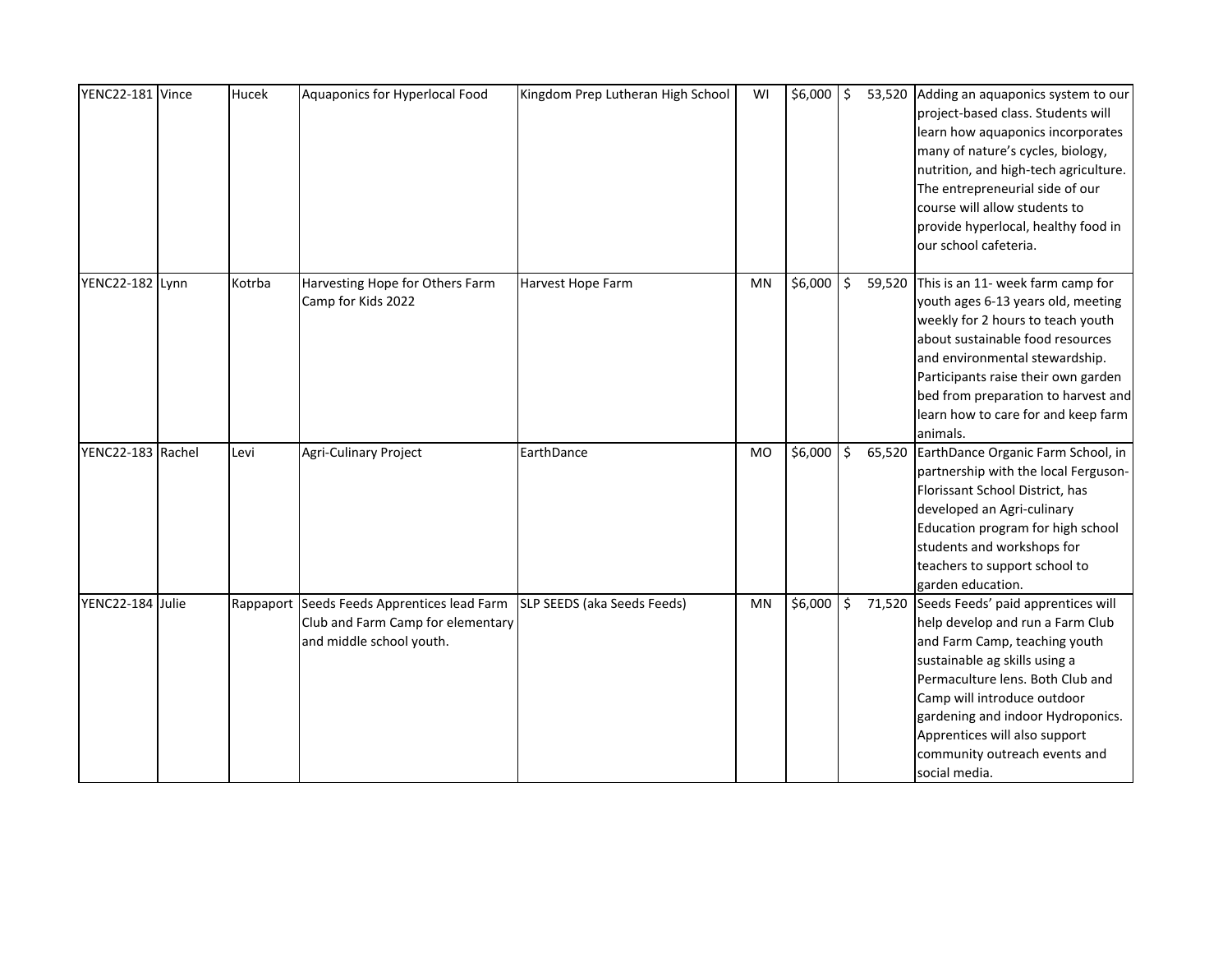| YENC22-185 Suzanne | Slavens           | Farming the Forest: Empowering<br>youth to nourish our community<br>through hands-on agroforestry | <b>Elder Tree</b>         | OH        | $$5,996$ \$ |                     | 77,516 The Elder Tree Forest School is a<br>living agroforestry laboratory where<br>youth can explore the agricultural<br>possibilities within the understory of<br>a forest.                                                                                                                                                                |
|--------------------|-------------------|---------------------------------------------------------------------------------------------------|---------------------------|-----------|-------------|---------------------|----------------------------------------------------------------------------------------------------------------------------------------------------------------------------------------------------------------------------------------------------------------------------------------------------------------------------------------------|
| YENC22-186 Kelsi   | Smith             | Wholesale Market Experience with<br><b>Herbal Teas</b>                                            | Allen Neighborhood Center | MI        | \$5,815     | $\ddot{\mathsf{S}}$ | 83,331 This 12-month project will give a<br>group of local youths, aged 11 to 17,<br>hands-on experience with growing,<br>preparing, and distributing herbal<br>tea blends in the wholesale market<br>arena. They will also meet farmers<br>with applicable experiences in the<br>local and culturally diverse<br>agriculture scene.         |
| YENC22-187 Emily   | <b>Staugaitis</b> | Community Food System Summer<br>Apprenticeship                                                    | <b>Bandhu Gardens</b>     | MI        | $$6,000$ \$ |                     | 89,331 Paid apprenticeship to introduce<br>urban youth to diverse farmers,<br>sustainable agricultural methods,<br>running micro-enterprises and<br>educational opportunities based in<br>community food work. Bangladeshi,<br>Yemeni, African American,<br>Indigenous and White farmers will<br>partner weekly to introduce their<br>farms. |
| YENC22-188 Erica   | Williams          | Food and Justice Fellowship                                                                       | A Red Circle              | <b>MO</b> | $$6,000$ \$ |                     | 95,331 The nine-month Food and Justice<br>Fellowship will expose six 18-26-<br>year-old urban youth to in-depth,<br>participatory education in: Food<br>Equity and Justice, Growing Food<br>and STEM, and Business and<br>Entrepreneurship to prepare for<br>careers in agriculture, food systems,<br>policy, and entrepreneurship.          |